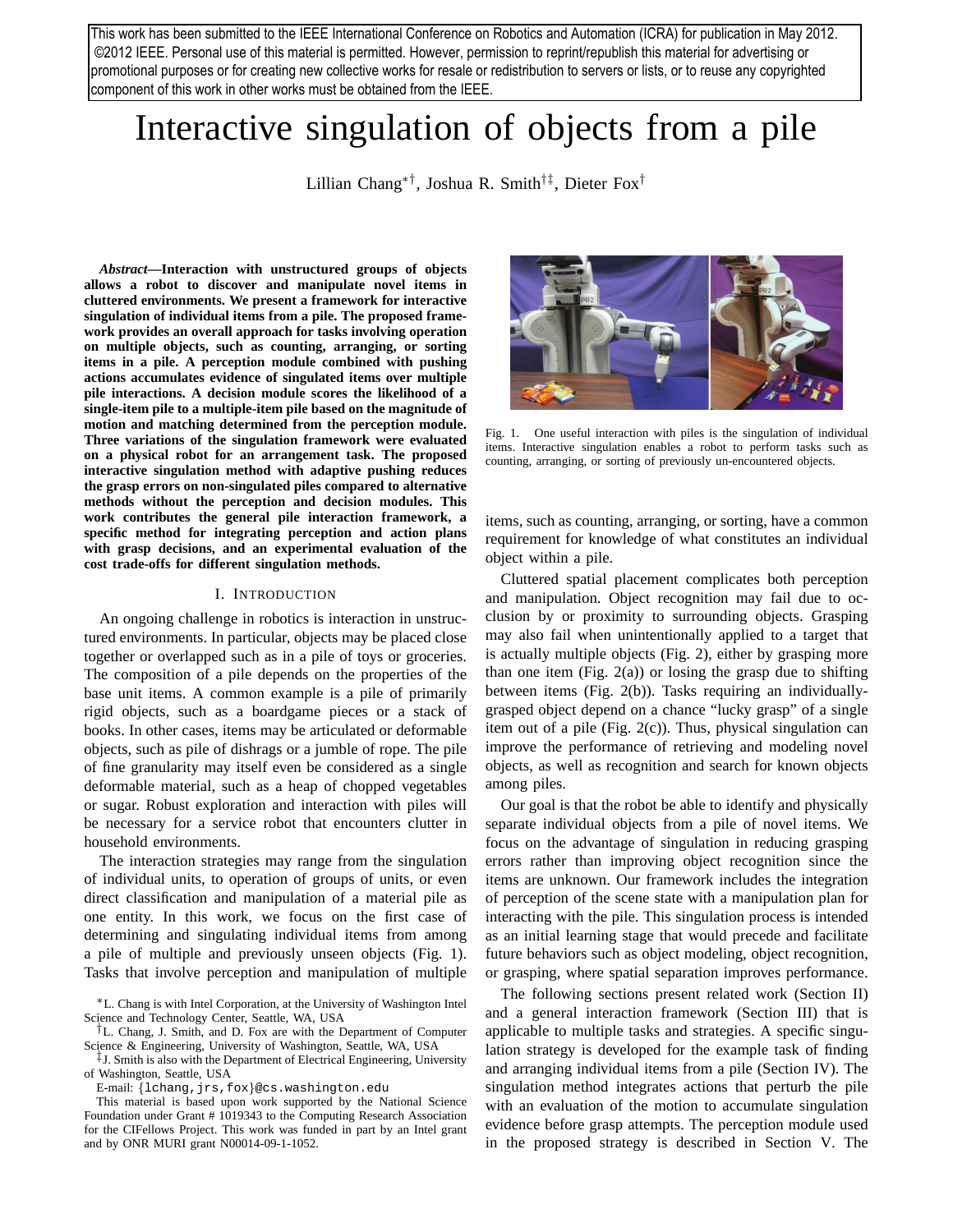

Fig. 2. Grasp outcomes on non-singulated piles. (a) **Multiple-item grasps** and (b) **empty grasps** of no items fail to retrieve individual objects due to surrounding clutter. Without singulation, grasping individual items depends on the chance occurrence of (c) **lucky grasps** from an object cluster.

proposed singulation strategy is evaluated against two alternative strategies of (1) singulation by only grasping and (2) singulation by fixed pushing (Section VI). The accumulation of perceptual evidence for singulation decreases the number of grasping failures on non-singulated piles. We conclude in Section VII with observations about directions for further increased singulation efficiency and applications to behavior learning.

# II. RELATED WORK

Singulation of objects from piles has been examined previously for the bin-picking application. Several methods for workpiece acquisition reframe the problem as the identification of potential grasping or hold sites based on the local shape of objects, without explicitly segmenting an individual workpiece from the pile. For example, Kelley et al. [1] describes vision algorithms for identifying smooth surfaces suitable for vacuum grippers or hold sites for parallel jaw grippers (see also [2]). More recently, this approach of matching or filtering surface features for a particular gripper geometry was also achieved using 3D range data and the PR2 grippers for a cashier checkout operation [3]. Other investigations of bin-picking have focused on machine vision techniques for pattern recognition of a known workpiece shape [4, 5] or segmentation of the topmost piece in a pile [6]. Our approach does not assume prior modeling of the objects and can also be used to interact with objects that are not graspable by the robot end effector.

Related work has also investigated "interactive techniques" that integrate robot actions with object recognition, perception, or modeling. Work by Sinapov et al. [7] investigates object recognition from auditory cues as a result of object manipulations such as dropping or crushing, and assumes individual items have already been singulated. Object segmentation from video sequences of robot pushing actions has been demonstrated for rigid objects by Fitzpatrick [8], Kenney et al. [9], for articulated objects by Katz and Brock [10, 11], and for symmetric rigid objects by Li and Kleeman [12]. These works focused on the segmentation of objects from a video of a single pre-planned robot motion for the target object, and the techniques could be adapted as the perception modules in our framework. Our work builds upon these investigations of perception component to

achieve a full framework that includes the decision model to aggregate evidence of singulation over a sequence of multiple interactions, which individually may not provide sufficient evidence for singulation.

Another area of related work is interactive object modeling, such as next-best view planning investigated by, e.g. Krainin et al. [13] and Kriegel et al. [14]. These methods focus on a single object either already grasped in-hand by a robot or fixed in the world relative to a moving camera. The aim of these methods is to create a complete model of the object geometry, and these techniques would complement our results to create an object model once it is separated from clutter.

Modeling and planning push actions has been investigated recently by Kopicki et al. [15], Dogar and Srinivasa [16] and Kappler et al. [17]. These works assume a context where the individual object model is known. In particular, Dogar and Srinivasa [16] presents push-grasping as a framework for dealing with clutter in the environment, and Kappler et al. [17] derives humanoid pushing actions for novel objects based on template patterns. The robot motion plans depend on previous knowledge of object models for the target and the cluttering objects. Our method could be used as an initial exploration step for identifying individual movable items among the clutter.

# III. PILE INTERACTION FRAMEWORK

This section describes a common framework for representing possible strategies of interactive singulation. Here we intentionally present general functions that would be applicable to multiple strategies and tasks, before Section IV describes a particular singulation strategy for item arrangement. Our framework assumes that the application task is suited to an iterative or recursive approach where individual items are singulated until task completion and/or no uncertain segments remain from the original input pile.

## *A. Terminology*

A singulation strategy consists of a set of discrete action types and evaluation policies that are applied to *spatial units* within a scene. We use the following terminology to describe the proposed singulation framework.

- **Item**: an actual physical entity, the real object.
- **Spatial unit**: the representation of a component of the scene. Spatial units are candidates for actual items but may include multiple items.
- **Target**: the identity of particular single or multiple spatial units involved during an action.
- **Scene State**: a set of spatial units and the attributes associated with the spatial units.
- Action: a discrete type of primitive interaction that is applied to a target.
- **Action History**: a sequence of actions, the targets of those actions, and the action outcomes. Action outcomes may be implicitly included in updates of the Scene State, or may be explicitly included in the action history.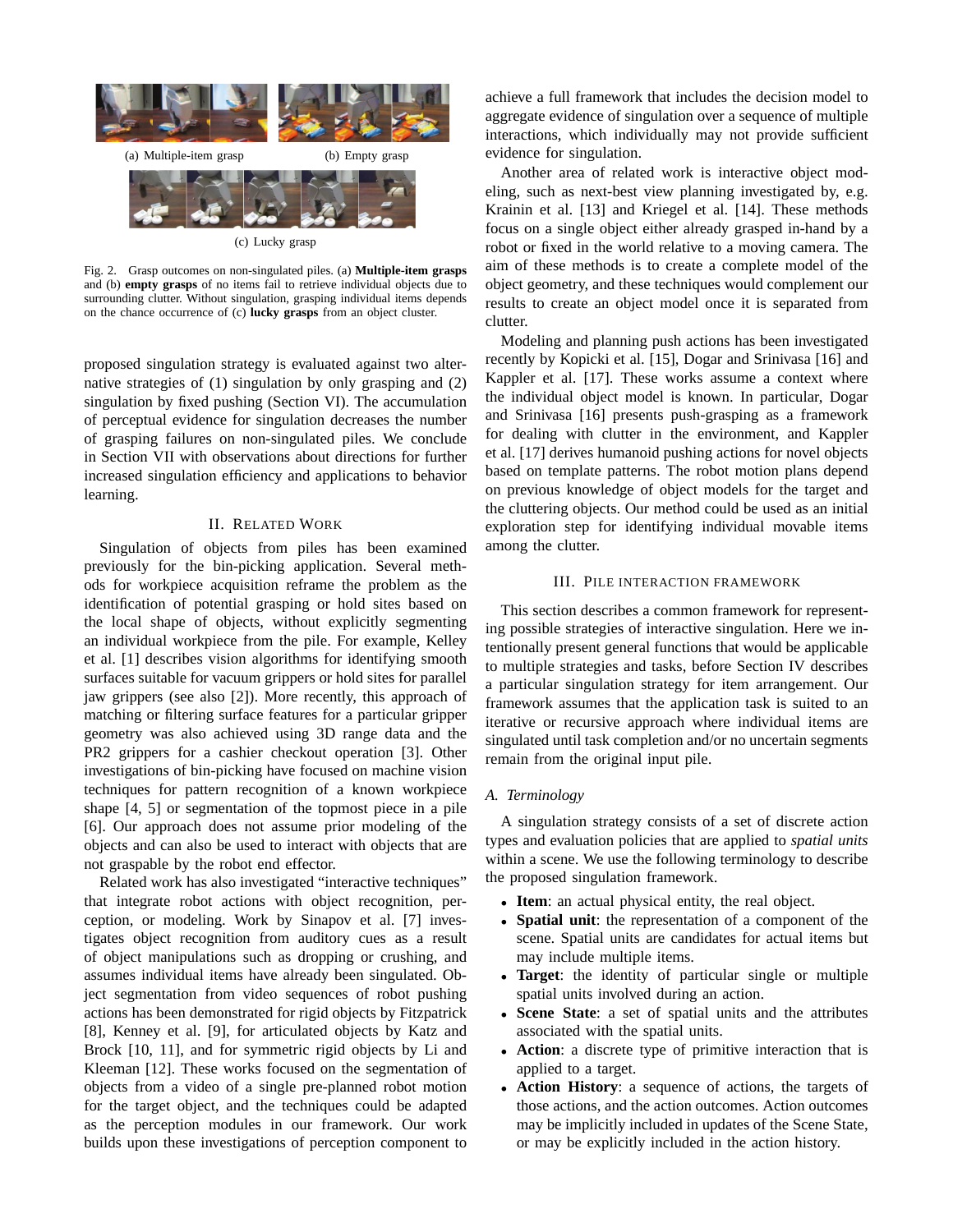Specific definitions of these concepts depend on the perceptual module and action planner of a particular singulation strategy. For example, in our work, a spatial unit essentially represents a pile of interest items and is represented as a spatially separated point cloud, or cluster of 3D colored points. Alternative definitions, not implemented in this work, may define a spatial unit as a 3D volume unit in the scene (which may contain a pile and/or other structures), a 2D region of an image, sets of multiple piles, or sets of surface patches that represent object faces.

Example action primitives used in this work are grasp attempts and perturbation pushes of a spatial unit. These categories could be further granulated into specific types of grasps or pushes depending on the sophistication of the manipulation action. For a robots with different actuation capabilities, action primitives could include vibrating or perturbing a container or tray holding the items or combined bimanual actions such as sweeping and fencing attempts.

## *B. Pile interaction algorithm*

A general algorithm for pile interaction is an iterative or recursive process that acts on spatial units until the task is complete. The base cycle is a sequence of steps for target selection, action selection, action evaluation, and state updates, illustrated in Fig. 3.

A particular interaction strategy includes a specific set of action primitives and the perceptual module for action evaluation. The criterion for process termination and target selection also depend on the application task. For example, a counting task ends when all spatial units have been accounted, and a search task ends when the matching piece has been located.

Our approach considers that target selection depends not only on the current state of scene but also the history of previous actions. Thus a useful form for the SelectTarget function includes an option for continuing interaction with a previous target, as shown in Fig. 3.

For an interaction strategy that processes or recurses over all spatial units in the scene, two categories of action primitives are (1) Completion or removal of a unit from further consideration and (2) Interaction with the unit to acquire further observations or change the scene state.

The perceptual module is the key component of action evaluation and also affects the method for updating attributes or the scene state. Evaluation results can include changes in both

- the "topology" of the scene, e.g. from splitting or merging of spatial units, or vanishing of a unit due to removal, and
- the state of a single spatial unit, such as a motion that changes the attributes of the action's target spatial unit.

The following sections describe specific action and perceptual modules for an example application of counting and arranging items found in a pile.

## IV. SINGULATION STRATEGY FOR ARRANGEMENT TASK

We investigate how the general pile interaction framework described in Section III can be applied for a task of singulating items from a pile for the purpose of counting or

# **Pile interaction strategy**

- **1:**  $ActionHistory = \emptyset$
- **2:** SceneState **= GetCurrentState()**
- **3: while TaskIncomplete(**SceneState**,** ActionHistory**) do**
- **4: // Interact with the scene**
- **5:** T arget**=SelectTarget(**SceneState**,** ActionHistory**)**
- **6:** Action**=SelectAction (**T arget**,** SceneState**,** ActionHistory**)**
- **7:** Result**=EvaluateAction (**T arget**,** Action**)**
- **8: // Evaluation includes execution of action**
- **9:** SceneState**,** ActionHistory **= UpdateState (**T arget**,** Action**,** Result**,** SceneState**,** ActionHistory **)**

**10: end while**

## **SelectTarget(**SceneState**,** ActionHistory**)**

```
1: if ContinueTestingLastTarget(ActionHistory) then
```
- 2: **return** LastTarget
- **3: else**

**4: return HighestUtilityTarget(**SceneState**)**

**5: end if**

|    | $\textbf{SelectAction}(LastTarget, SceneState, ActionHistory)$ |  |
|----|----------------------------------------------------------------|--|
|    | 1: if ConfidentOfSingulation( $Target$ ) then                  |  |
| 2: | <b>return</b> Complete Action                                  |  |

**3: else**

- 4: **return** TestAction
- **5: end if**

Fig. 3. Framework for representing general pile interaction strategies. The main loop consists of four stages to select and test a target for singulation. The structure of the **EvaluateAction** and **UpdateState** stages will depend on the action primitives and the perception module. Definitions of task completion and termination criteria for continuing testing on a target will depend on the application task.



Fig. 4. Multiple objects may appear as a single segment after clustering 3D data due to lack of spatial separation.

spatial arrangement (Fig. 1). The objects composing the pile are not known a priori. Here we describe the main aspects of the singulation approach, and Section V presents the specific perception module and pile classification in further detail.

For this specific singulation task, we define a spatial unit as a cluster of 3D points, or point cloud, in the scene obtained from a depth camera. A target is a single spatial unit, and actions are not planned for multiple units. For each cycle of interaction, spatial units are identified from the cloud data of the entire scene by first removing the plane of the table support surface and then spatially clustering the remaining cloud points. The scene state is the set of these tabletop point clouds. As shown in Fig. 4, spatial clustering is not necessarily sufficient to segment individual objects in clutter. The goal is to separate individual items such that a target spatial unit represents only a single item before the removal action.

The action primitives available for this task are either (1) pushes as the only type of *TestAction* or (2) grasps as the *CompleteAction* to remove or finish processing a target.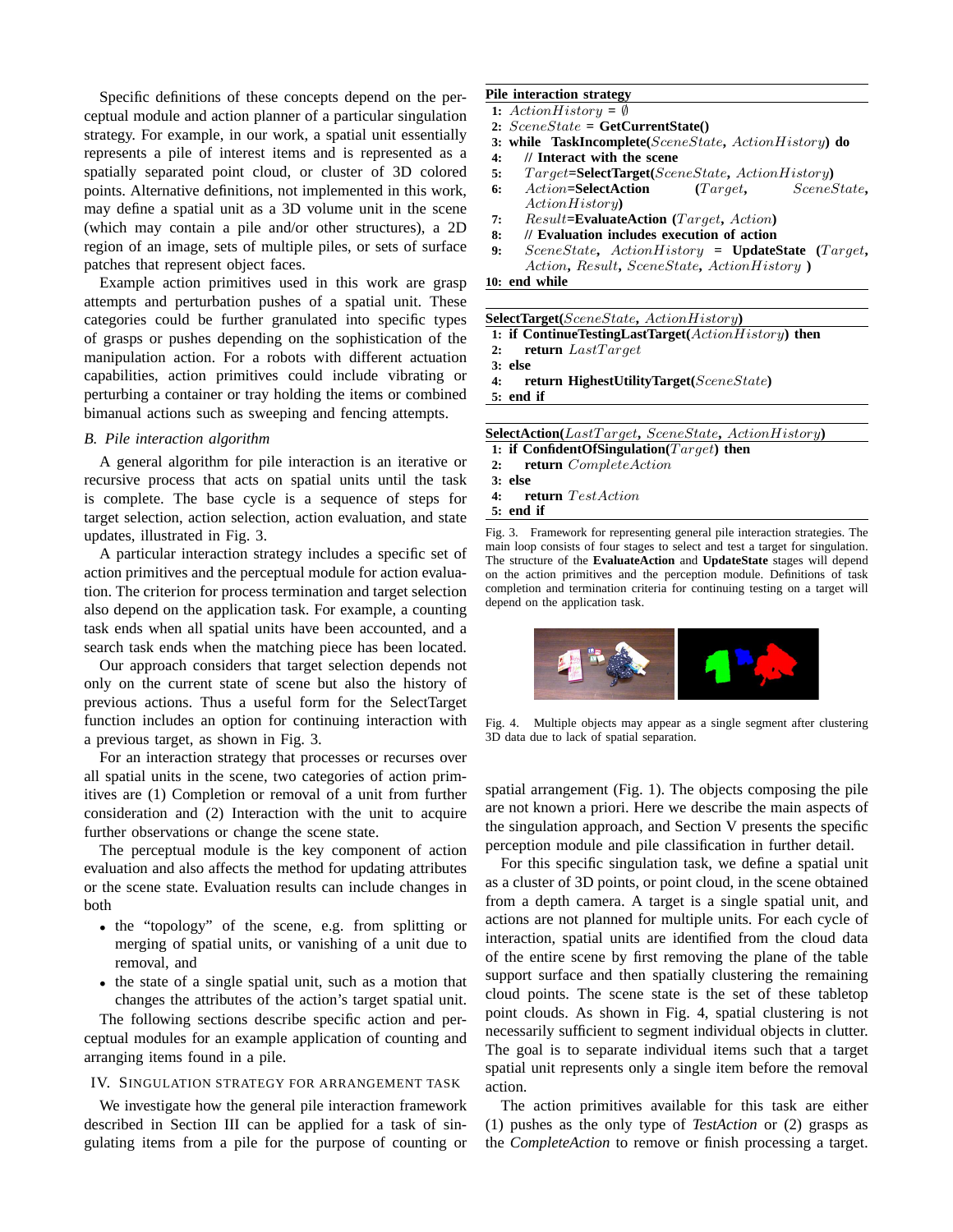

Fig. 5. Pile interaction flow chart. The diamond blocks represent the steps of the general pile interaction framework. The dashed boxes are the components of the specific singulation strategy investigated here for the arrangement task.

Grasp attempts are intended as completion actions once a spatial unit is deemed to be completely singulated. Pushing serves dual purposes to either accumulate additional evidence that a spatial unit is singulated or perturb a spatial unit to elicit a topological change in the scene state to create new spatial units as item candidates. Figure 5 illustrates an overview of how this singulation strategy fits into the previously described framework.

Successful grasps remove units from the scene to an arrangement area for completed items. The task is considered complete when no spatial units remain on the table surface, otherwise **TaskIncomplete** returns *True*.

Target selection by the **SelectTarget** function returns the spatial unit best matching the last action's target in order to accumulate evidence for the same unit over consecutive cycles. For the first pile action or a "reset" state, pile size determines target selection. Thus, the *Highest Utility Target* is modeled as the smallest spatial unit, measured by footprint area on the table plane. When a previous target is completed due to removal or termination due to scene topology changes, the smallest pile is considered the most likely unit to be a candidate for a singulated item.

Pushes to perturb a target are planned based on the target's location relative to surrounding units. Pushes are straight line motion paths of the robot end-effector in the plane of the support surface. The purpose of a push is to provide a motion cue to accumulate evidence of a singulation. In addition, the interaction should avoid topology changes due to re-merging of a spatial unit that is already separated. The push direction is selected to move a target away from other spatial units. Since the spatial units are unknown and potentially un-singulated, the pushes are only planned heuristically assuming the unit is a single item. Thus, the push direction is determined as the direction toward the unit centroid where translation of the sampled footprint boundary points has large forward clearance and small backward clearance. The length of push is determined by the distance from the footprint boundary to the centroid and is capped at a fixed maximum

distance. Here the push plan does not model rotations due to moments nor require a model of object surface properties.

The experiments presented in Section VI compare three singulation strategies for the arrangement task. The three strategies are a grasping only method, a fixed pushing and grasping method, and an adaptive strategy with pushing and grasping with the accumulation of singulation evidence over multiple pushes. All three variations share the definition of spatial units as clusters of 3D points and a common grasping action planner. The next section describes the adaptive strategy's perception module that provides singulation evidence for the **EvaluateAction** and **ConfidentOfSingulation** functions.

## V. PERCEPTION MODULE AND CLASSIFICATION DECISION

To reduce the risks associated with grasping non-singulated piles or spatial units (Fig. 2), a completion or removal grasp should only be performed when there is high confidence in item singulation. A perceptual module that evaluates outcomes of perturbation actions provides evidence in support of or against singulation that can be accumulated over multiple actions.

## *A. Assumptions and approach*

In the example arrangement task, we focus on the case of singulating a pile consisting of primarily rigid objects. We assume that the items have visual or geometric features that can be used to identify candidate correspondences between key points in different states of the spatial unit.

Note the several challenges to successful perception of the scene state and action outcome. First, the 3D points representing a spatial unit do not encompass a full surface model of unknown items. This partial observation of spatial units is due to limited views of the scene from the direction facing the camera or depth sensor, as well as limitations common to any real world setting where an object rests on a support surface which essentially occludes the bottom view even in the presence of multiple sensors. Second, interaction often results in occlusion by the manipulator itself during the pushing action, sometimes completely blocking the target from camera view. Third, matching of features between time frames provides candidate correspondences but are not guaranteed to be correct due to noise and the existence of multiple similar points in the scene or the item itself.

Given these conditions, our perception module evaluates an action based on only the input and output scene states before and after a pushing action. This approach achieves a full view of the target spatial unit, free of occlusion by the robot arm which may cover the target during the push manipulation. Unlike the goals of object tracking or continuous segmentation, our application does not require identifying the spatial unit in each time frame of action in order to gather evidence of singulation.

## *B. Spatial unit matching*

The first portion of the perception module matches spatial units between the before and after states of a perturbation.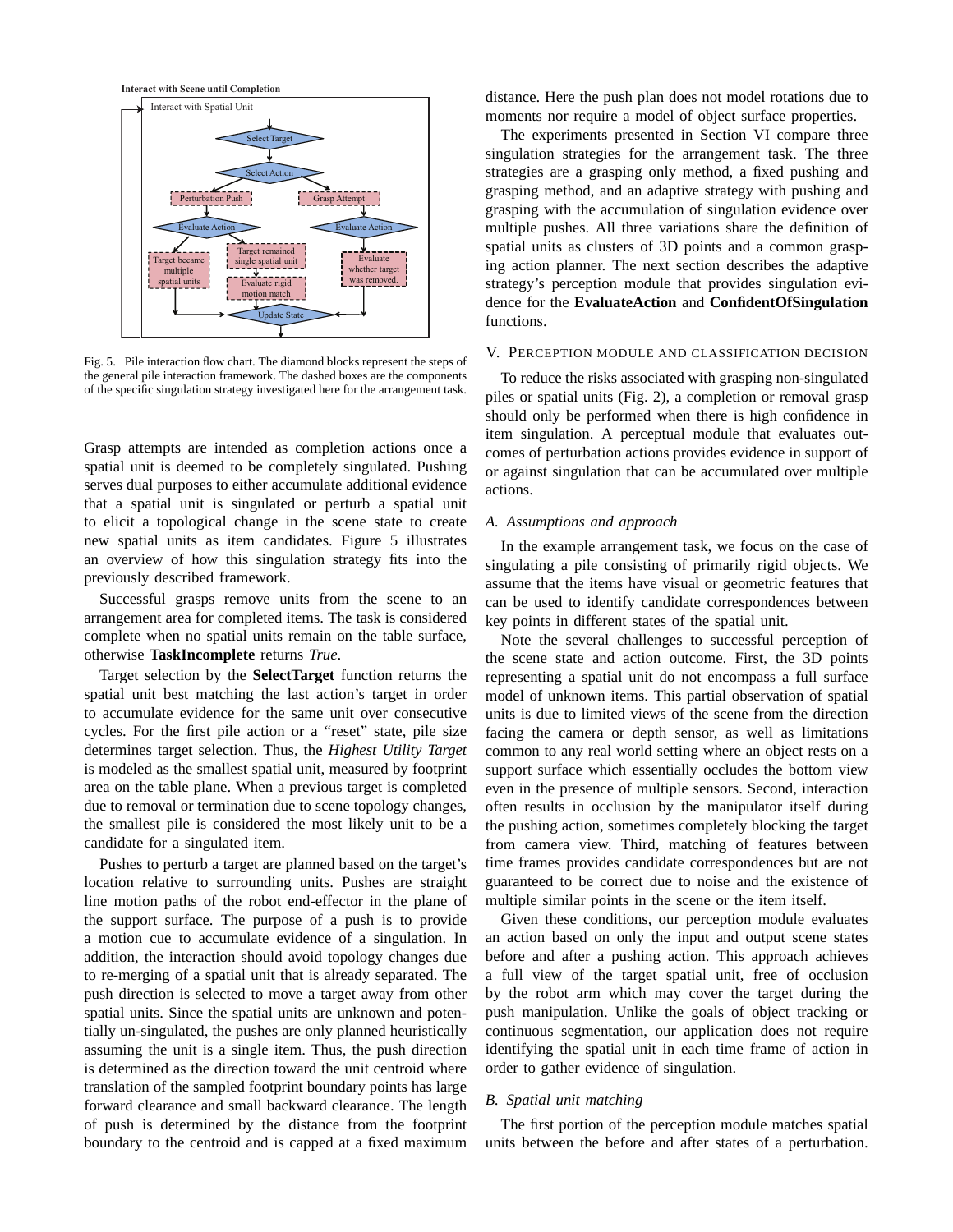

Fig. 6. A pile shifts shape after interaction. The segmented pile before the push (top) is compared to the state after the push (bottom). Local features (right) are sampled to generate candidate transforms to determine if a single rigid motion explains the new state. Rarely do the points in the two frames match completely due to noisy edges of the pile segmentation or changes in the partial object view due to the perturbation.

The purpose is to identify a correspondence to the target of interest rather than evaluating the entire scene. We assume a stationary camera in relative to the scene and ignore any spatial unit containing points that remain unchanged (similar to a background subtraction scheme). If there are multiple non-stationary spatial units in the output state, this indicates a topology change in the scene state and is evidence that the original target was non-singulated. At this stage the perception module returns without further evaluation as the scene state has been reset.

## *C. Candidate rigid transforms*

In the case where only a single spatial unit has changed, the target may still contain multiple items that were not sufficiently perturbed to spatially separate. The second portion of the perception module evaluates whether a single rigid motion is sufficient to describe the observed change (Fig. 6). Feature points in the before state and candidate matching points in the after state frame provide a set of sparse correspondences. Multiple candidate rigid motion transforms are determined from the sparse correspondences using a cascaded RANSAC method on the sparse feature points only.

Given a set of multiple rigid transforms (in our implementation, a maximum of 5 transforms), each transform is then evaluated against the dense point clouds representing the entire before and after spatial unit states. The strength of a single transform to describe the state change is measured by the percent of point matches relative to the number of points in the original target state. A point match occurs if the 3D transformation of a dense point results in a 3D location whose neighborhood includes a point in the second point cluster with a similar color. The single transform with the highest percentage match is retained and the others discarded.

# *D. Estimate of single likelihood ratios for singulation*

The third portion of the perception module is evaluation of that the evidence from the single retained transform with respect to target singulation. We determine a likelihood ratio of a target being a single item or multiple items based on the magnitude of the transform motion and the percentage of dense point matches.

The model is derived from a small set of example pushes on objects not used in the experiments described in Section VI. Training data was captured from 8 sequences of 5-12



Fig. 7. Performance of singulation detection for different numbers of perturbation push actions. The point corresponding to the selected ratio threshold  $r = 6$  is shown for all curves. This ratio threshold is used in the experiments described in Section VI.

pushes of a pile that did not separate into multiple spatial units. Four sequences were of a single-item pile, and four sequences were of a multiple-item pile with 2-6 objects. The data was divided into small and large motions according to the translation magnitude of the best matching rigid transform. For small scale motions where the target moves very little, there is less distinction between single- and multipleitem piles since a near-null transform can describe the state change. Larger scale motions provide more differentiation because multiple items would tend to shift relative to each other.

The sorted examples provide the likelihood of observing a particular dense point match given the motion magnitude and the label of single or multiple objects. For a single push, this model gives the likelihood ratio that the target was singulated or consisted of multiple items. From a sequence of pushes, the likelihood ratio of single pushes is multiplicatively accumulated for a target spatial unit. This accumulation integrates observations from multiple interactions with a pile. It also allows for recovery from failed pushes where partial views change too dramatically to find sufficient sparse or dense point matches.

## *E. Classification of cumulative likelihood ratios*

The action selection module depends on the results of the perception module to decide whether to remove or continue perturbing a target. This represents a classification on the value of the likelihood ratio between the two classes of single item or multiple items. Classification of the cumulative ratios from the 8 training data sequences was tested for a range of thresholds. Figure 7 shows the performance of the classifier as a set of ROC curves for different number of pushes. Note that the curve for a sequence of one push only has the worst performance or smallest area under the curve.

For the experiments described in Section VI, we chose a likelihood ratio of  $r = 6$  as the threshold for sufficient confidence of target singulation. The points corresponding to this threshold, marked on Fig. 7, show a reasonable tradeoff being high true positive rate and low false positive rate relative to what is possible from the entire performance curve.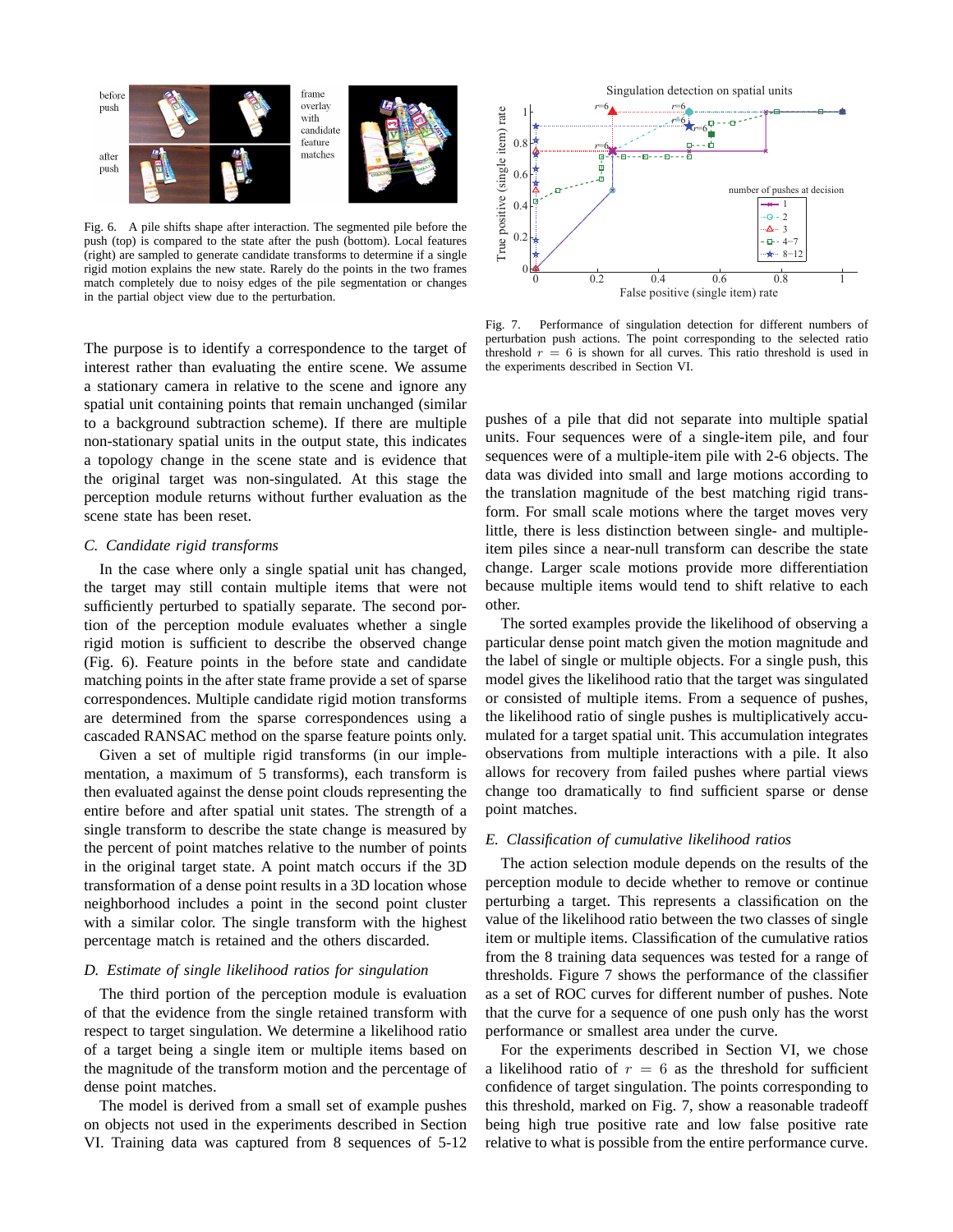## VI. EXPERIMENTAL VALIDATION

## *A. Strategy comparison: Experimental Set-up*

We evaluate three singulation strategies for an item counting and arrangement task on the physical robot platform shown in Fig. 1. The manipulator is a PR2 robot (Willow Garage) whose base is stationary in the scene. A Kinect depth-camera (Microsoft Corporation) mounted on the PR2 head provides point cloud data for the perceptual evaluation of spatial units. In each strategy, an item is "counted" if closure of the fingers during the grasp attempt fails, based on the position sensors of the PR2 gripper.

The three strategies are designed to separately compare the value of pushing actions and the value of the proposed perception and decision module:

*1) Grasping only strategy:* Action types are limited to only grasp attempts on the target spatial unit. Target selection always returns the smallest spatial unit in the current scene. In this strategy, **ConfidentOfSingulation** always returns *True* to execute grasps only.

*2) Fixed pushing and grasping strategy:* Action types are grasp attempts and perturbation pushes. For a new target, two pushes are executed before the first grasp attempt. If no item is grasped/counted, subsequent grasp attempts occur after one additional push until the target is reset. **ConfidentOfSingulation** returns *True* if the *ActionHistory* includes at least two pushes.

*3) Adaptive interaction:* Action types are grasp attempts and perturbation pushes. The likelihood ratio of a target is accumulated while there are no topology changes in the target. For a new target, grasp attempts are only considered after two pushes based on whether the cumulative likelihood ratio of singulation exceeds the threshold  $r = 6$ . If no grasp is attempted or no item is grasped, subsequent grasp attempts are considered after each subsequent push until the target is reset. Thus, **ConfidentOfSingulation** always returns *True* if the updated state after **EvaluateAction** of the last push has a ratio exceeding the threshold  $r = 6$  and the *ActionHistory* includes at least two pushes.

For all methods, the function **ContinueTestingLastTarget** returns false if there are more than 10 pushes in the *Action-History*, if the pile state has been "reset" due to lack of a matched spatial target, or if the last target was removed due to a *CompleteAction* grasp.

In the particular implementation of the perception module for the adaptive strategy, sparse feature points for initial target states are determined by Harris corner detection, and candidate correspondences in the outcome state after a push are determined from optical flow using the OpenCV library on the Kinect image data.

The strategies were tested on four initial pile conditions with different real-world items that were not part of the training data described in Section V. Grasp attempts were categorized according to the labels in Table I which are based on the actual number of items in the target spatial unit and the items physically grasped by the robot. Singulation success occurs when a single item is grasped. Successes

#### TABLE I OUTCOMES FOR GRASP ATTEMPTS

Grasp attempts are categorized by target pile type and the final grasped items. Separately, items are lost (vii) if discarded from the workspace. No examples of (iii) cluttered grasps occurred in the experiments.

| Grasped items                            | Number of items in target pile:<br>$N>1$ , multiple items<br>1, singulated item |                                                                |  |  |  |  |  |  |
|------------------------------------------|---------------------------------------------------------------------------------|----------------------------------------------------------------|--|--|--|--|--|--|
| 1 item<br>$N>1$ items<br>0, empty grasps | (i) Single grasp<br>(iii) Cluttered grasp<br>(v) Empty single                   | (ii) Lucky grasp<br>(iv) Multiple grasp<br>(vi) Empty multiple |  |  |  |  |  |  |
| Other                                    | (vii) Lost items (discarded out of workspace)                                   |                                                                |  |  |  |  |  |  |

are divided into single grasp success where the target only contained a single item and lucky grasps where the target contained multiple items. Singulation errors include grasps of multiple objects or no objects in an empty grasp. Another error outcome is the case of "lost items" that are removed from the initial scene but not delivered to the arrangement destination. This case can occur when there are only partial or insecure grasps that drag or prematurely release the object, failure to detect a grasped object in the gripper, or large perturbations of the pile that discard the object from view.

# *B. Strategy Comparison Results*

The arrangement results of the three singulation strategies are shown in Fig. 8. Corresponding quantitative evaluation is provided in Table II. Example videos from the experiments are available in the paper's accompanying video and at the project webpage: http://sensor.cs.washington.edu/PileSorting.html.

All three strategies were able to count and arrange at least 70% of the items in the original pile scene. The count accuracy increased with the addition of pushing actions and the further addition of the perception module. The grasping only strategy resulted in a low grasp attempt efficiency due to several empty grasps or multiple-item grasps on non-singulated spatial units. The failed grasp attempts did, however, provide enough physical perturbation to eventually singulate many items from the piles.

The strategy of fixed pushing and grasping, without the perception and decision modules of adaptive interaction, had decreased grasp errors due to the additional perturbation from the pushing actions. However, 15% of the singulation successes (5 of 33) were due to chance lucky grasps on targets that were in fact multiple-item piles. In addition, there were grasp errors from 2 multiple-item grasps and 12 empty grasps (including 4 lost items) out of the total of 52 grasp attempts.

In contrast, the fewest grasp errors occurred with the adaptive singulation strategy that included the perception of the pushing action and cumulative pile classification. The number of grasp attempts equaled the number of pile items, and overall for 46 attempts/items, with only 1 empty grasp and 1 lost item error (occurring in the same action).

The fourth test case (d) involving small toiletry items resulted in lost items for all three strategies. This was due to the small size of certain items (e.g. miniature dental floss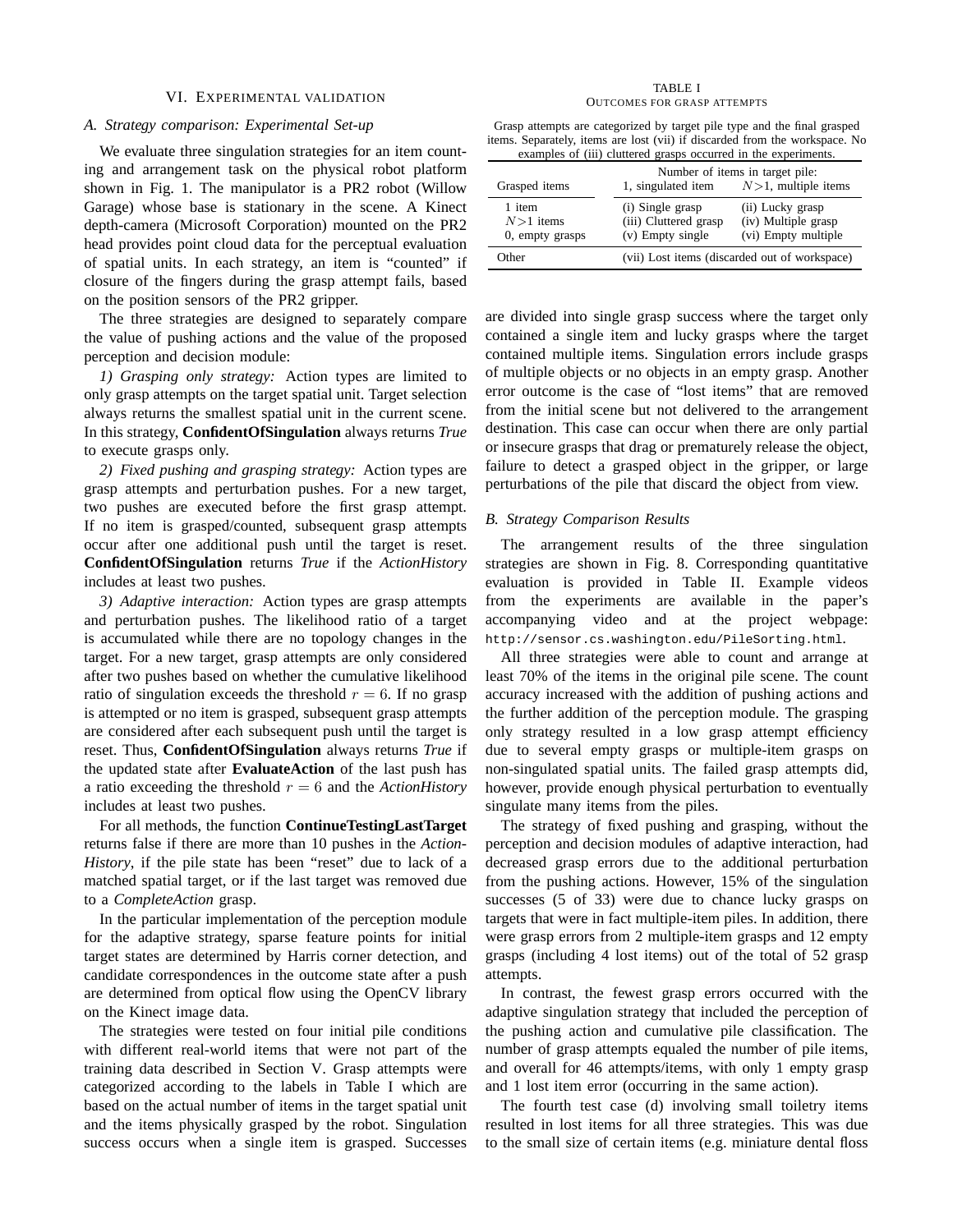

Fig. 8. Final singulation output for arrangement task.

| <b>TABLE II</b>                                                                           |  |
|-------------------------------------------------------------------------------------------|--|
| Experimental results from comparison of singulation strategies. See Section VI and Fig. 8 |  |

| The italicized column for fixed interaction strategy case (b) corresponds to the follow-up experiment in Section VI-C. |  |  |
|------------------------------------------------------------------------------------------------------------------------|--|--|
|                                                                                                                        |  |  |

|                    |                               | <b>Grasping only</b>     |     |                |                | Fixed pushing and grasping |               |                |                |                | <b>Adaptive interaction</b> |                   |          |     |  |
|--------------------|-------------------------------|--------------------------|-----|----------------|----------------|----------------------------|---------------|----------------|----------------|----------------|-----------------------------|-------------------|----------|-----|--|
|                    | Initial pile (see Fig. 8)     |                          |     | <b>Fili</b>    |                |                            |               |                | H              |                |                             |                   | <b>N</b> |     |  |
| <b>Item</b>        | Actual number in pile         | 12                       | 12  | 10             | 12             | 12                         | 12            | 12             | 10             | 12             | 12                          | 12                | 10       | 12  |  |
| counts             | Items counted by robot        | 11                       | 11  |                | 9              |                            | 12            | 9              | $\overline{7}$ | 10             | 12                          | 12                | 10       | 11  |  |
|                    | Count accuracy                | .92                      | .92 | .70            | .75            | .92                        | 1.00          | .83            | .70            | .83            | 1.00                        | 1.00              | 1.00     | .92 |  |
| <b>Action</b>      | Grasp attempts                | 26                       | 15  | 13             | 19             | 11                         | 15            | 12             | 12             | 14             | 12                          | 12                | 10       | 12  |  |
| counts             | Perturbation pushes           |                          |     |                |                | 22                         | 27            | 60             | 19             | 26             | 61                          | 57                | 91       | 67  |  |
| Grasp              | Success (i) Single grasp      | $\overline{\phantom{0}}$ | 9   | 4              | 7              | 8                          | 9             | 7              | 6              | 10             | 11                          | 12                | 10       | 11  |  |
| attempt            | (ii) Lucky grasp              | 5                        |     |                | $\overline{2}$ | 2                          | 3             |                |                |                |                             |                   |          |     |  |
| outcomes           | (iv) Multiple grasp<br>Errors |                          |     | $\overline{c}$ |                |                            |               | $\mathfrak{D}$ |                |                |                             |                   |          |     |  |
| (Table I.          | (v) Empty single              |                          |     |                |                |                            |               |                |                |                |                             |                   |          |     |  |
| Fig. $8$ )         | (vi) Empty multiple           | 15                       | 4   | 6              | 6              |                            | 3             | $\mathfrak{Z}$ | 4              | 3              |                             |                   |          |     |  |
|                    | (vii) Lost items              |                          |     |                | 3              |                            |               |                | $\overline{c}$ | $\overline{c}$ |                             |                   |          |     |  |
| <b>Singulation</b> | Single grasps/Attempts        | .19                      | .60 | .31            | .37            | .73                        | .60           | .58            | .50            | .71            | .92                         | $\overline{1.00}$ | .00.     | .92 |  |
| rate               | (Single+Lucky)/Attempts       | .38                      | .67 | .38            | .47            | .91                        | .80           | .67            | .50            | .71            | 1.00                        | 1.00              | 1.00     | .92 |  |
| <b>Action</b>      | Grasp attempts/Counted        | 2.4                      | 1.4 | 1.9            | 2.1            | 1.0                        | $\mathcal{R}$ | 1.3            | 1.7            | 1.4            | 1.0                         | 1.0               | 1.0      | 1.1 |  |
| efficiency         | Pushes/Counted                |                          |     |                |                | 2.0                        | 2.3           | 6.6            | 2.7            | 2.6            | 5.1                         | 4.8               | 9.1      | 6.1 |  |
|                    | Time[minutes]/Counted         | 1.4                      | 1.1 | 1.0            | 1.4            | 1.5                        | .6            | 2.6            | 2.1            | 2.2            | 2.5                         | 2.3               | 3.6      | 2.9 |  |

dispensers) that became discarded due to perturbation outside the observable workspace or failure to detect grasps.

# *C. Matched pushes for fixed interaction strategy*

In the previous results (Table II), interactive singulation with perceptual accumulation used more pushes per item than the fixed pushing and grasping strategy. A follow-up experiment on the second test case (b) repeated the fixed interaction strategy with five instead of two pushes before every grasp attempt, to approximately match the average 4.8 pushes per item of the adaptive singulation strategy.

Due to the grasp errors, the modified fixed strategy resulted in an average of 6.6 pushes per item (see highlighted column in Table II). Even with the increased number of pushes, the fixed strategy still resulted in more grasp errors than the adaptive strategy, and also more than the fixed strategy trial with two pushes per grasp. This example illustrates that the perception and decision modules allow for the adaptation of the manipulation actions to a pile's singulation state before grasping. With unpredictable item compositions, a pile may require more pushes than a set number before an item is singulated.

# *D. Alternative shape-based perception module*

For objects with little texture, finding candidate rigid transforms by the approach in Section V-C may fail due to lack of visual features. The framework can accommodate an alternative perception module to avoid this limitation. We implement a shape-based registration method which first computes and then aligns the centroid and principal axes of the before and after state point clouds. Perturbations from this reference alignment are generated by applying small random rotations. Evaluation of these shape-based transform candidates allows the framework to singulate difficult piles,